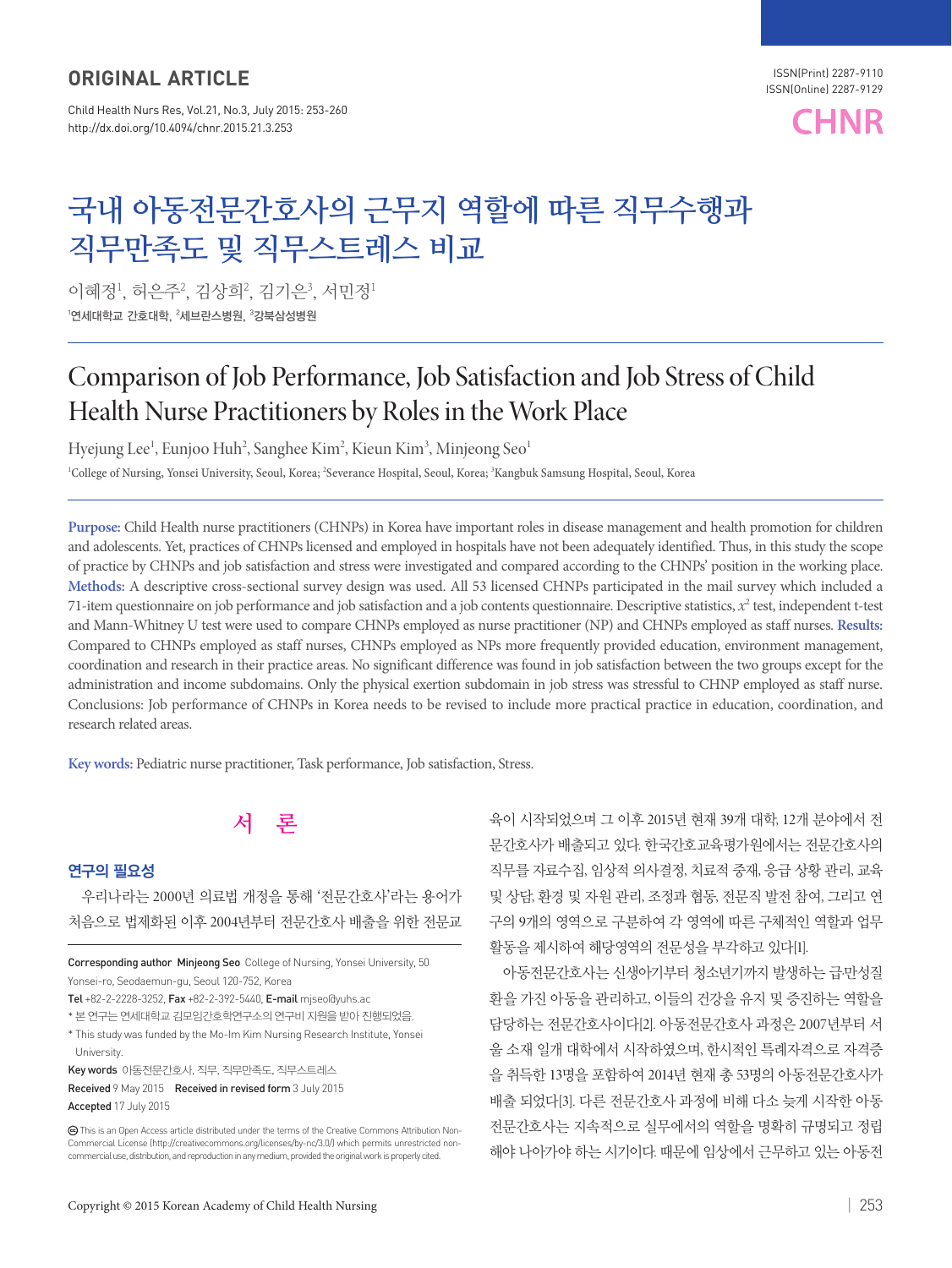문간호사의 직무분석을 통해 실무와 교육의 교류를 계속하고, 이를 통해 명확한 역할을 정립할 수 있도록 노력해 나아가는 것이 중요하다.

현재 우리나라는 대학원과정과 국가공인자격시험을 통해 전문간호 사 자격을 취득한 간호사들 중 상당 수가 일반간호사로 근무하는 과 도기적인 상태에 있다. 국내의 몇몇 상급종합병원에서는 기관 자체의 필요에 따라 일반간호사와는 구분되는 역할을 담당하는 간호사를 두 고 있으며, 이들을 전문간호사·전담간호사·설명간호사·교육간호사·코디 네이터 등의 다양한 명칭을 사용하여 부르고 있다. 기관의 필요에 따 라 생긴 간호사들 중에는 전문간호사를 위한 대학원 과정의 체계적인 교육을 받지 않은 경우도 있으며 실제적으로 일반간호사의 업무 수준 을 능가하지 못한다는 지적도 있다[4].

따라서 임상에서 실제적인 아동전문간호사의 직무를 파악하기 위 해 자격증을 가지고 전문간호사의 역할을 담당하는 사람과 자격증이 있으나 일반간호사의 역할을 담당하는 사람의 업무를 비교하는 것이 필요하며, 이를 통해 국내에서의 아동전문간호사들이 실제적으로 수 행하는 업무를 확인하고 일반간호사와 독립되는 고유의 역할을 확립 해야 할 것이다. 또한 간호평가원에서 제시하고 있는 전문직 간호직무 내용을 근간으로 자료조사하고 비교함으로써 향후 아동전문간호사 의 직무를 개발하는데 기초자료로 사용할 수 있을 것이다[5].

한편 전문 간호사의 직무만족도에 영향을 주는 요인을 밝히는 것은 임상에서 실제 개인이 가지고 있는 내적 가치를 어떻게 조화시키며 일 을 할 수 있는지를 밝혀냄으로써 전문직의 입지를 공고히 해준다[6]. 이러한 직무만족도는 간호사의 내적 요인 뿐만 아니라 업무 수행을 위 한 환경, 제도적 지원과 같은 외적 요인에도 영향을 받고 있으며 결국 대상자에게 제공되는 간호 서비스의 질에도 중요한 영향을 미치게 된 다[7,8].

또한 직무스트레스가 많은 간호사는 자신의 직업에 대해 만족감이 감소하여 효과적인 역할을 행하기 어렵고 제공하는 간호의 질 역시 저 하된다[9]. 최근 한 연구에서 국내 11개 분야의 전문간호사 452명을 대 상으로 현재 수행하고 있는 직무에 대한 만족도를 조사한 결과에 따르 면 5점 만점에 2.9점으로 낮은 편이었다[10]. 외국의 경우 성인을 대상으 로 하는 미국 전문간호사의 직무만족도는 6점 만점에 4.7점[11], 신생아 를 보는 전문간호사는 5점 만점에 4.20점[12], 캐나다의 전문간호사는 4 점 만점에 3.83점[13]의 직무만족도를 보고하여 대체로 우리나라 전문 간호사보다 높은 직무만족도를 보였다. 이 연구[10]는 36.7%가 노인전문 간호사를 대상자로 하여 편중현상이 있었고, 41.6%의 대상자만이 자격 분야의 직무를 수행하고 있어 전체 전문간호사로서의 전문적인 역할 이나 직무에 대한 만족도로 보기에는 한계가 있었다.

아직 역할구분이 명확하지 않은 국내 아동전문간호사의 경우 제도 적, 행정적 지원체계에 의해 직무스트레스와 직무만족도에 영향을 받 을 수 있다[7,8]. 본 연구는 국내의 아동전문간호사 자격증 소지자 중에 서 실무에서 전문간호사의 역할을 수행하는 아동전문간호사와 자격 증은 있으나 일반간호사로 근무하는 아동전문간호사로 구분하여 직 무수행, 직무만족도와 직무스트레스를 비교하여 향후 아동전문간호 사의 역할에 따른 구체적인 직무 개발 시 기초자료로 사용하고자 한다.

#### 연구의 목적 및 대상자

본 연구의 목적은 국가 공인 자격증을 소지한 아동전문간호사의 직 무수행 정도와 직무만족도 및 직무스트레스를 파악하여 향후 아동전 문간호사의 역할 및 직무 개발, 교육과정의 기초자료로 사용하고자 함 이다. 구체적은 목적은 다음과 같다.

첫째, 아동전문간호사의 근무지에서의 역할에 따른 전문직 직무수 행 정도를 비교한다.

둘째, 아동전문간호사의 근무지에서의 역할에 따른 직무만족도와 스트레스를 비교한다.

### **연구 방법**

### 1. 연구 설계

본 연구는 국내 아동전문간호사를 대상으로 실무에서의 직무수행과 직무만족도 및 스트레스를 파악하기 위한 탐색적 서술 조사연구이다.

#### 2. 연구대상 및 자료수집

본 연구는 2014년 국내 아동전문간호사 자격증을 소지하고 있는 전 문간호사 53명 전수를 대상으로 하였다. 연구대상자에게 접근하기 위 해 한국간호교육평가원의 협조를 얻어 아동전문간호사 자격증 소지



**Figure 1.** Diagram of participants recruited. CHNR=Child health nurse practitioner; NP=Nurse practitioner.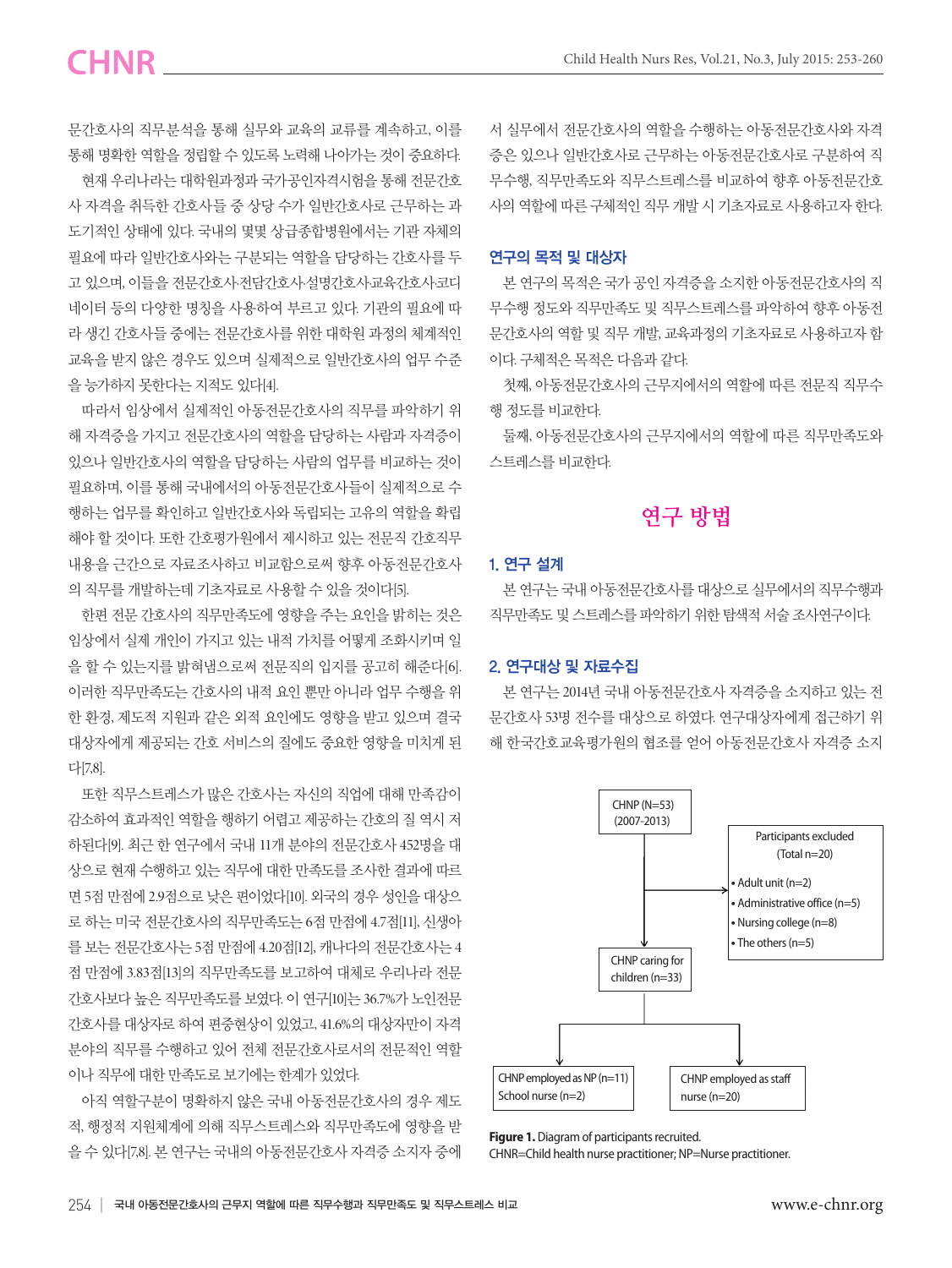자의 이름과 이메일 주소를 확보한 후, 이메일을 통해 연구의 목적을 설명하고 현재 근무지와 아동을 대상으로 간호를 제공하는지에 대한 일차 조사를 시행하였다. 그 결과 아동전문간호사 자격증을 가지고 실 무에서 아동을 돌보고 있는 간호사는 33명이었다(Figure 1). 이 중 병원 에서 전문간호사로 고용된 11명과 초등학교 보건교사 2명을 포함하여 총 13명이 아동전문간호사 직책으로 근무하고 있었으며, 나머지 20명 은 아동병동이나 외래에서 일반간호사역할로 근무하고 있었다. 실무 에서 아동을 돌보는 아동전문간호사 33명 모두 연구에 참여하고자 하 였으며, 우편을 통해 설문지와 연구 동의서를 발송하였다. 설문지에 응 답한 모든 대상자에게 소정의 답례품을 제공하였다.

53명의 아동전문간호사 중 성인병동이나 행정부서, 교육기관 등에 근무하는 사람은 20명이었으며, 이들은 직접 아동을 직접 돌보지 않는 병동, 행정부서, 교육기관 등에 근무하고 있으므로 설문 자료수집에서 는 제외하였다.

본 연구는 Y대학교 연구윤리위원회의 승인(#2012-0007)을 받은 후 에 자료수집을 진행하였다.

### 3. 연구 도구

#### 1) 아동전문간호사의 직무수행

아동전문간호사의 직무수행 정도를 조사하기 위해 한국간호평가원 에서 제시(1)하고 있는 아동전문간호사의 직무기술 내용을 그대로 반 영하여 질문지를 개발하였다. 질문지는 총 71문항으로 자료수집(11문 항), 임상적 의사결정(8문항), 치료적 중재(13문항), 응급상황관리(5문 항), 교육 상담(11문항), 환경 및 지원관리(7문항), 의뢰/조정/협동(4문 항), 질 관리/전문직 발전 참여(6문항), 연구(6문항)의 9개 영역으로 구 성되어 있다. 예를 들면, 임상적 의사결정의 구체적인 업무는 진단검사 결과 확인하기, 간호진단 내리기, 감별진단하기, 치료 및 간호중재 계획 하기, 치료 및 간호 수행결과 평가하기가 포함되어 있다. 응답자는 각 항목에 대해 지난 1주일 동안 평균적으로 수행한 빈도를 '한 번도 수 행하지 않음', '1-2회 수행(가끔)', '3-4회 수행(종종)', 그리고 '5회 이상 수행(매일)'에서 선택하여 표시하도록 하였다. 자료분석을 위해서 각 항목의 수행 빈도는 백분율로 계산하였다.

#### 2) 직무만족도

직무만족도는 개인이 자신의 업무환경을 즐겁고 긍정적으로 인식 하는 태도를 말하며, Stamps 등[14]이 개발하고 Park, Park과 Lee[15]의 연구에서 국문으로 번역하여 사용한 직무만족 측정도구를 사용하였 다. 이 도구는 총 24개 문항으로 급여(3문항), 업무요구(4문항), 전문적 지위(5문항), 행정(3문항), 의사-간호사 관계(2문항), 자율성(4문항), 상 호작용(3문항)의 7개 하부영역으로 되어있고, 응답자는 '매우 그렇 다'(5점)에서 '매우 그렇지 않다'(1점) 사이에 응답하게 하였다. Stamps 등[10]의 연구에서 Cronbach's α .93, Park 등[15]의 연구에서 Cronbach's α .71였으며 본 연구에서는 Cronbach's α .85 이었다.

#### 3) 직무스트레스

직무스트레스는 업무에서 요구되는 사항이 근로자의 수행능력과 일치하지 않을 때 생기는 부정적, 신체적, 정서적 반응으로 본 연구에 서는 직업성 긴장모형(job strain)에 근거하여 Karasek[16,17]이 개발한 직무내용 질문지(Job Content Questionnaire)를 Han[18]이 국문으로 번 역한 내용을 저자의 허락을 받고 사용하였다. Han 연구에서 Cronbach's α .65였으며 본 연구에서는 Cronbach's α .75이었다. 직업성 긴장 모형(job strain)은 직무 요구와 직무 통제력의 점수를 비교하여 직무스 트레스의 수준을 4 그룹으로 나누어 비교 및 분석하는 모델이다. 예를 들어, 업무 요구는 높으나 업무에 대한 자유 재량도가 낮은 경우, 업무 요구와 업무에 대한 재량도 모두 높은 경우 등의 4그룹으로 나뉘어 분 석하거나 아니면 실제 점수를 이용하여 비교할 수 있다[19]. 본 연구에 서는 대상자의 수가 많지 않으므로 실제 점수를 이용하여 분석하였으 며, 직무요구(5문항), 직무통제력(9문항), 사회적 지지(8문항), 고용 불안 정(3문항), 육체적 과부하(1문항)의 26문항을 4점 척도인 '전혀 그렇지 않다(1점)'에서 '매우 그렇다'(4점) 사이에 응답하게 하였다. 모든 측정 치의 산출방식은 Karasek[17]이 제시한 공식에 의해 산출하였다.

### 4. 자료 분석

본 연구의 자료 분석은 SPSS WIN 20.0 프로그램을 이용하였으며, 대상자의 일반적 특성과 직무수행 빈도는 실수와 백분율로 기술하였 다. 아동전문간호사의 실무에서 직위에 따른 비교는 직무수행 빈도는 chi-square test, 직무만족도는 독립 t-test, 직무스트레스는 Mann-Whiten U test로 비교하였다. 두 그룹의 직무만족도와 스트레스 자료의 정 규성 검증을 위해 Kolmogorov-Smirnov 검사를 시행한 결과, 직무만족 도는 정규분포하여 모수 통계법을 사용하였으며(*p* =.200), 직무스트레 스는 정규분포 하지 않아 비모수 통계법을 이용하였다.

### **연구 결과**

### 1. 대상자의 일반적 특성

아동전문간호사 자격증을 가지고 실무에서 아동을 돌보고 있는 간 호사 33명의 일반적인 특성은 Table 1과 같다. 이들의 연령은 평균 34.6 세였으며 임상경력은 평균 10.8년이었다. 전문간호사(Nurse Practitioner, NP)의 직위로 근무한다고 응답한 간호사의 부서는 신생아 중환자 실(5명), 소아과 외래(3명), 소아과 병동(3명), 흉부외과 병동(1명)이었고, 아동전문간호사 자격증이 있지만 일반간호사로 근무하는 20명의 간 호사는 소아과 병동(9명, 45%), 소아과 중환자실과 응급실은 각각 3명,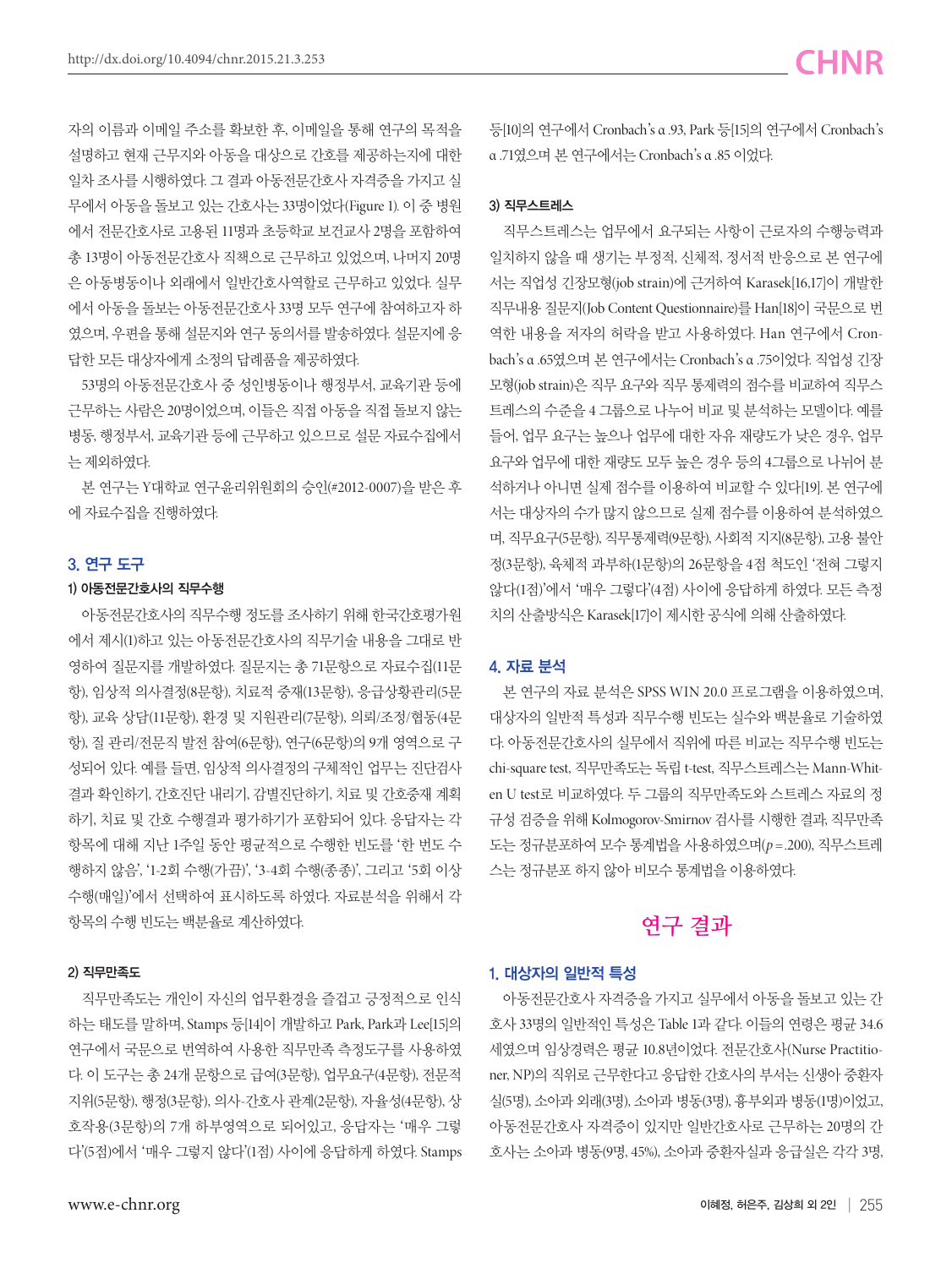| Table 1. Characteristics of Participants |                                                                                                                                                                                                                  |                                                                                                                                              |                  | $(N=33)$  |
|------------------------------------------|------------------------------------------------------------------------------------------------------------------------------------------------------------------------------------------------------------------|----------------------------------------------------------------------------------------------------------------------------------------------|------------------|-----------|
| Characteristics                          | <b>Division</b>                                                                                                                                                                                                  | $n$ (%)                                                                                                                                      | $Mean \pm SD$    | Range     |
| Age (year)                               |                                                                                                                                                                                                                  |                                                                                                                                              | $34.61 \pm 4.16$ | 29-44     |
| Education                                | Master degree<br>Doctoral degree                                                                                                                                                                                 | 31 (93.9)<br>2(6.1)                                                                                                                          |                  |           |
| Annual income (1,000 won)                | $<$ 40,000<br>40,000-50,000<br>50,000-60,000<br>>60,000                                                                                                                                                          | 2(6.1)<br>6(18.2)<br>17(51.5)<br>8(24.2)                                                                                                     |                  |           |
| Clinical experience (years)              |                                                                                                                                                                                                                  |                                                                                                                                              | $10.83 \pm 3.53$ | 3.91-19.6 |
| Job position/working place               | Employed as NP<br><b>NICU</b><br>OPD<br>Pediatric ward<br>Cardiac ward<br>Elementary school<br>Employed as staff nurse<br>Pediatric ward<br><b>PICU</b><br><b>NICU</b><br>Emergency room<br>Recovery room<br>OPD | 13 (39.4)<br>5(38.5)<br>3(23.1)<br>2(15.4)<br>1(7.7)<br>2(15.4)<br>20(60.6)<br>9(45.0)<br>3(15.0)<br>2(10.0)<br>3(15.0)<br>1(5.0)<br>2(10.0) |                  |           |

CHNP=Child health nurse practitioner; NICU=Neonatal intensive care unit; OPD=Outpatient department; PICU=Pediatric intensive care unit.

| Table 2. Job Performance of Child Health Nurse Practitioners by Position in Work Place | $(N=33)$ |
|----------------------------------------------------------------------------------------|----------|
|----------------------------------------------------------------------------------------|----------|

| Duty                                            | Employed as CHNP $(n=13)$ |               |           | Employed as staff nurse( $n = 20$ ) |            |               | $x^2(p)$  |              |                    |
|-------------------------------------------------|---------------------------|---------------|-----------|-------------------------------------|------------|---------------|-----------|--------------|--------------------|
|                                                 | Rarely (%)                | Sometimes (%) | Often (%) | Everyday (%)                        | Rarely (%) | Sometimes (%) | Often (%) | Everyday (%) |                    |
| Data collection                                 | 46.85                     | 25.17         | 11.89     | 16.08                               | 50.91      | 21.82         | 10.91     | 16.36        | 0.79(.852)         |
| Clinical decision making                        | 11.54                     | 25.00         | 21.15     | 42.31                               | 21.25      | 18.13         | 16.25     | 44.38        | 5.74(0.125)        |
| Therapeutic interventions                       | 66.80                     | 10.81         | 6.18      | 16.22                               | 58.75      | 13.50         | 11.25     | 16.5         | 5.31(.151)         |
| Management of emergencies                       | 73.85                     | 21.54         | 0.00      | 4.62                                | 63.00      | 25.00         | 6.00      | 6.00         | 4.93(0.177)        |
| Education/consultation                          | 43.08                     | 26.92         | 9.23      | 20.77                               | 69.00      | 20.00         | 3.50      | 7.50         | $26.06 \,(< .001)$ |
| Management of environment/<br>resource          | 50.55                     | 25.27         | 9.89      | 14.29                               | 68.57      | 19.29         | 3.57      | 8.57         | 9.13(.028)         |
| Referral, coordination                          | 38.46                     | 17.31         | 23.08     | 21.15                               | 67.5       | 18.75         | 8.75      | 5.00         | 16.51 (.001)       |
| Quality improvement,<br>professional activities | 35.90                     | 44.87         | 10.26     | 8.97                                | 47.5       | 44.17         | 5.83      | 2.50         | 6.63(.085)         |
| Research                                        | 37.18                     | 38.46         | 19.23     | 5.13                                | 70.00      | 27.5          | 2.50      | 0.00         | 31.42 (< .001)     |

기타 5명(신경외과 중환자실, 외래, 회복실)이 있었다.

이가 없었다.

#### 2. 아동전문간호사의 직무수행 정도

아동전문간호사의 실무에서의 직무수행 빈도는 Table 2와 같다. 아 동전문간호사 역할로 일하는 그룹과 일반간호사 역할로 일하는 두 그 룹에서 통계적으로 유의한 차이를 보인 영역은 교육 및 상담(*p* < .001), 환경 및 자원 관리(*p* =.280), 조정 및 협동(*p* =.001), 연구(*p* < .001)영역 으로 아동전문간호사 역할로 일하는 그룹에서 해당 영역을 더 많이 수행하고 있었다. 그 외의 자료수집, 임상적 의사결정, 치료적 중재, 응 급관리 영역은 일반간호사 역할을 하는 대상자와의 수행 빈도에서 차

#### 3. 아동전문간호사의 직무만족도 및 직무스트레스

아동전문간호사의 직무에 대한 만족도와 스트레스는 각각 Table 3 와 Table 4에 제시하였다. 아동전문간호사 직위로 일하는 그룹의 직무 만족도는 5점 척도에서 평균 3.16점으로 '보통이다'에서 '그렇다' 사이 의 점수이었으며, 전문적 지위(3.7점), 상호작용(3.6점), 의사-간호사관 계(3.4점), 자율성(3.3점)이 평균보다 높은 영역이었다. 일반간호사로 일 하는 그룹의 만족도는 평균 3.20점으로, 상호작용(3.8점)과 의사와의 관계(3.5점)에서 높은 점수를 보였다. 두 그룹의 직무에 대한 만족도는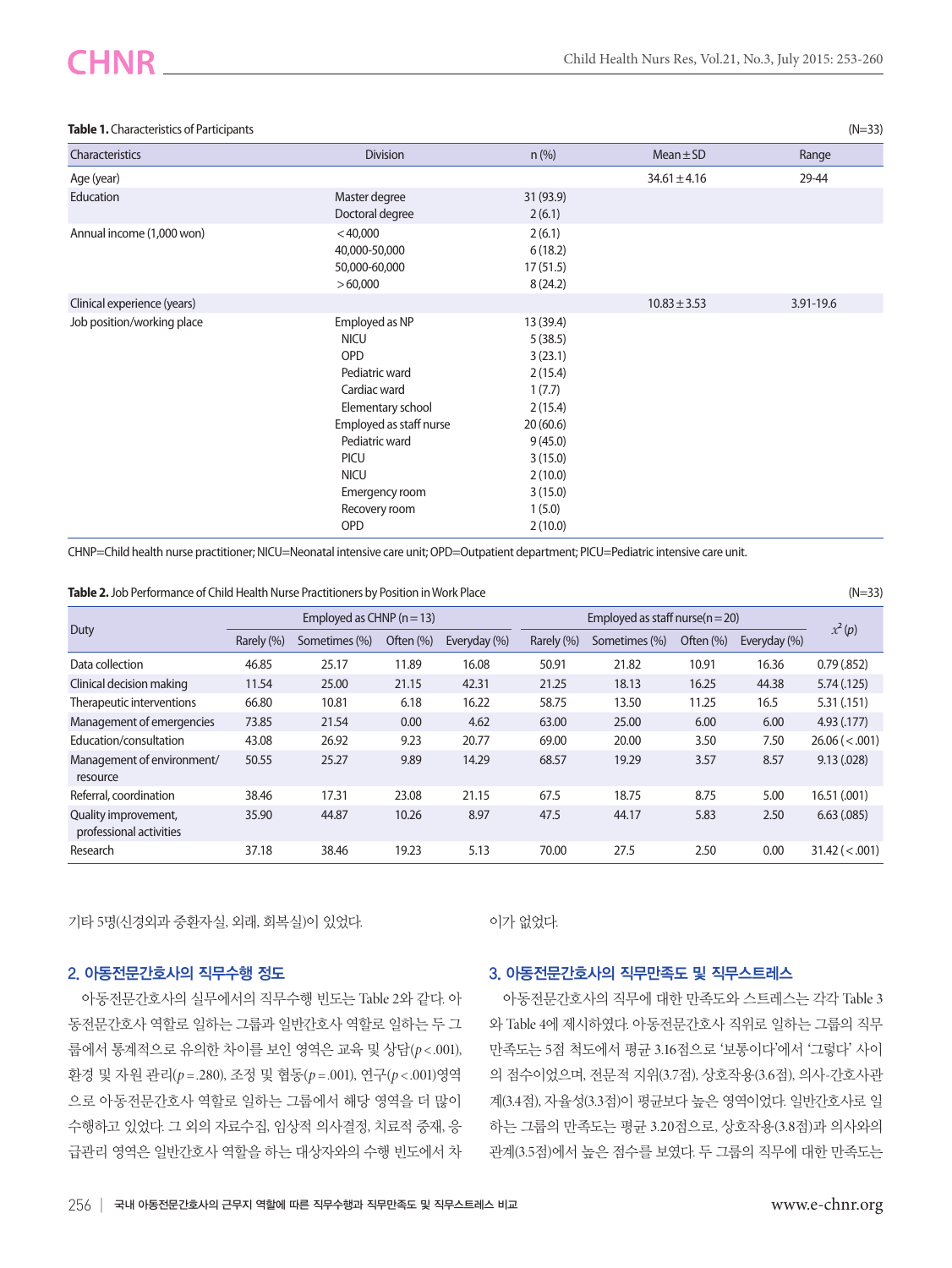#### **Table 3.** Job Satisfaction of Child Health Nurse Practitioners by Position in Work Place (N=33)

| Job satisfaction                      | Employed as NP $(n=13)$ | Employed as staff nurse ( $n = 20$ ) | t-value $(p)$   |  |
|---------------------------------------|-------------------------|--------------------------------------|-----------------|--|
|                                       | $Mean \pm SD$           | $Mean \pm SD$                        |                 |  |
| Professional position                 | $3.65 \pm 0.58$         | $3.49 \pm 0.58$                      | $-0.755$ (.458) |  |
| Interaction                           | $3.59 \pm 0.45$         | $3.75 \pm 0.56$                      | 0.862(.401)     |  |
| Relationship between doctor and nurse | $3.42 \pm 0.67$         | $3.53 \pm 0.85$                      | 0.364(0.718)    |  |
| Autonomy                              | $3.27 \pm 0.45$         | $3.14 \pm 0.43$                      | $-0.850(.402)$  |  |
| Administration                        | $2.72 \pm 0.38$         | $3.15 \pm 0.60$                      | 2.314(.031)     |  |
| Income                                | $2.72 \pm 0.62$         | $3.27 \pm 0.64$                      | 2.443(.022)     |  |
| Job demand                            | $2.62 \pm 0.54$         | $2.59 \pm 0.53$                      | $-0.146$ (.887) |  |
| Total                                 | $3.16 \pm 0.33$         | $3.23 \pm 0.41$                      | 0.642(.528)     |  |

NP = Nurse practitioner.

Table 4. Job Stress of Child Health Nurse Practitioners by Position in Work Place (N=33)

| Job stress (Number of items) | Employed as NP $(n=13)$ | Employed as staff nurse ( $n = 20$ ) | Mann-Whitney   |  |
|------------------------------|-------------------------|--------------------------------------|----------------|--|
|                              | <b>Median</b>           | Median                               | $UZ$ value (p) |  |
| Job demands (5)              | 32.0                    | 35.0                                 | $-1.56(0.119)$ |  |
| Decision latitude (9)        | 86.0                    | 81.0                                 | $-1.86(.063)$  |  |
| Social support (8)           | 24.0                    | 24.0                                 | $-0.18(.859)$  |  |
| Job insecurity (3)           | 7.0                     | 6.0                                  | 0.17(0.168)    |  |
| Physical exertion (1)        | 3.0                     | 4.0                                  | $-2.17(0.030)$ |  |

NP = Nurse practitioner.

유의하게 다르지 않았으며, 세부 항목을 비교하였을 때 행정(*p* =.027) 과 임금(*p* =.020)에 대한 만족도가 일반간호사가 아동전문간호사보다 통계적으로 유의하게 더 높았다.

직무스트레스는 육체적 과부하가 일반간호사로 일하는 그룹이 더 높았으며(*p* =.030) 그 외의 영역은 유의한 차이가 없었다.

### **논 의**

본 연구는 국내 아동전문간호사의 직무수행, 직무만족도와 스트레 스 정도를 파악하기 위한 탐색적 서술 조사연구이다. 2014년 국내 아 동전문간호사 자격증을 소지한 53명 전수를 조사한 결과, 13명이 상급 병원과 초등학교에서 아동전문간호사의 역할을 하고, 나머지 20명은 일반병동에서 근무하고 있었다. 2013년 우리나라 아동전문간호사 44 명 전수를 조사한 연구[4]에서 자격증을 소지한 간호사가 15명(34.1%) 으로 자격증을 소지하지 않고 전문간호사 업무를 수행하는 간호사가 더 많은 것을 고려하였을 때, 아직 우리나라의 전문간호사 제도는 정 착을 위한 과도기라고 할 수 있겠다.

실제 아동전문간호사로 일하는 13명의 근무 장소는 아동병동, 외래, 초등학교이었고, 이는 미국 아동전문간호사의 근무지와 비교하였을 때 비슷한 양상을 보였다[20]. 특히 국내 아동전문간호사의 경우 신생 아중환자실에서 근무하는 경우가 많았는데, 이는 저체중출생아와 미

숙아의 출생률 증가로 전문간호인력이 더욱 필요해졌기 때문으로 생 각된다. 향후 고위험신생아를 전문적으로 간호할 수 있는 신생아전문 간호사(neonatal nurse practitioner) 전문교육과정의 개발이 필요할 것 으로 생각된다.

아동전문간호사의 교육에 있어서, 현재 국내에서는 1개 대학의 아 동전문간호사 교육과정 제공으로 매년 10명 정도의 제한된 인원의 아 동전문간호사가 배출되고 있는 상황이다. 미국은 2011년 115개 대학에 서 아동전문간호사 석사과정을 운영하고 있으며[21] 총 13,384명의 아 동전문간호사가 활동하고 있는 것[22]과 비교하였을 때 우리나라에서 제공되고 있는 아동전문간호사를 위한 교육 기회에 대하여 다시 한번 재고할 필요가 있다.

현재 우리나라는 정부의 출산장려 정책에도 지속적인 저출산율로 인해 아동 인구의 감소를 겪고 있으며[23], 출생한 신생아와 아동이 건 강하게 성장하고 발달할 수 있도록 지원하는 것이 어느 때보다도 더욱 중요한 때이다. 뿐만 아니라 산모들의 고령 출산이 많아지면서 미숙아 나 고위험 아동이 늘어나면서 아동 건강에 대한 관심이 증가하고 있 다. 최근 의료소비자의 질 높은 간호 요구를 고려할 때 아동을 전문적 으로 간호할 수 있는 전문간호사의 공급은 더욱 필요하며, 이를 위해 아동전문간호사 과정을 개설할 수 있는 교육기관의 확보가 절실히 필 요하다고 할 수 있다.

한국간호교육평가원에서 제시하는 아동전문간호사의 업무 내용은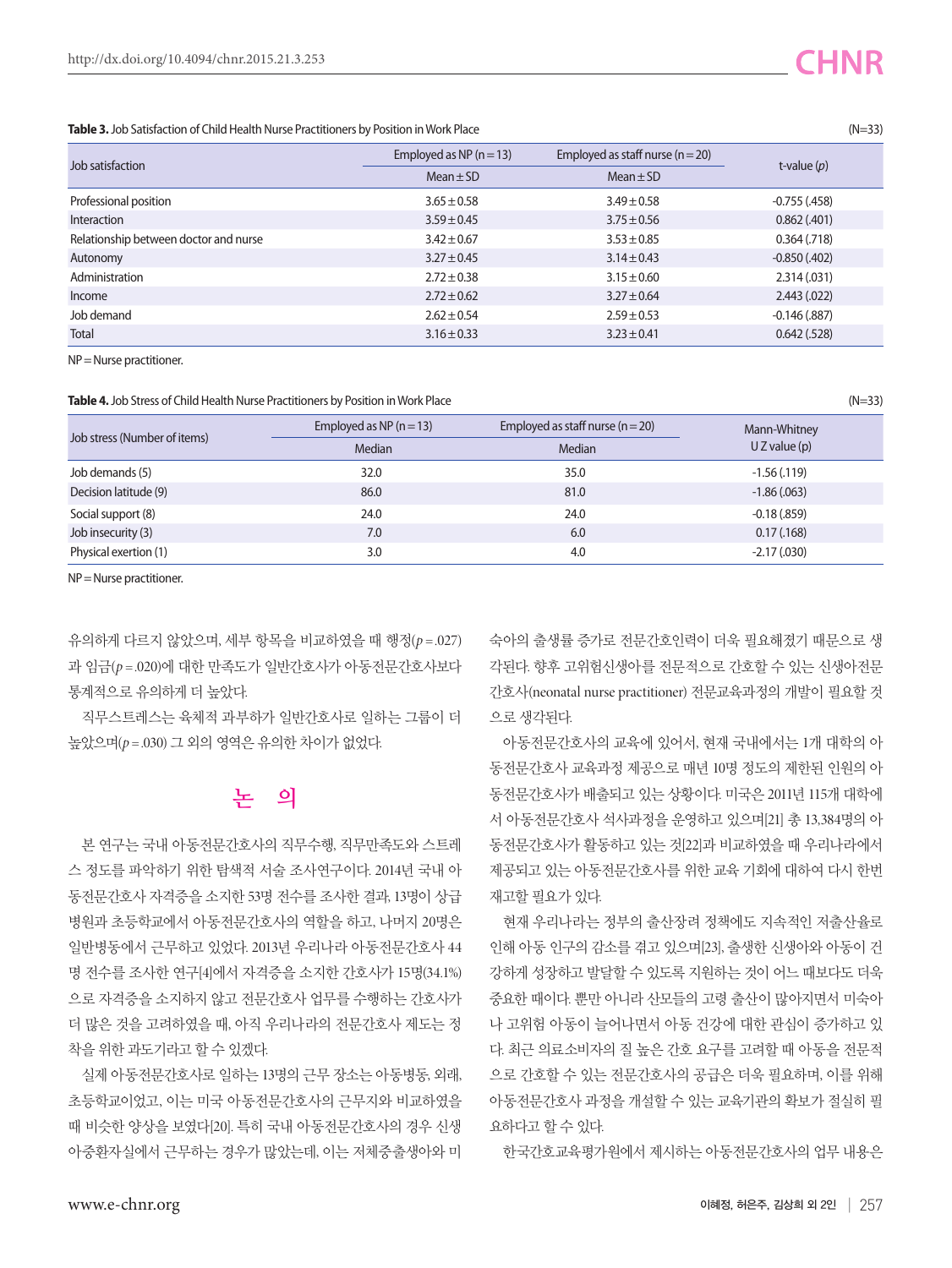# CHNR \_\_\_\_

미국의 상급전문간호사(Advanced Nurse Practitioner, APN)중 전문간 호사(Nurse Practitioner, NP)의 역할을 모델로 하고 있다. 미국의 상급 전문간호사는 전문간호사, 임상전문간호사(Clinical Nurse Specialist, CNS), 조산사(Midwifery), 마취전문간호사(Certified Nurse Anesthesia) 로 나뉜다. 미국과 캐나다의 CNS는 환자와 보호자 교육·상담·연구· 직접간호를 제공하고 있고, NP는 직접적인 환자 관리를 주요 역할로 신체사정·진단검사·처방·감별진단·질환 별 관리 등 확장된 역할과 처 방에 대한 권한이 부여되고 있다[24,25].

본 연구에서는 한국간호교육평가원에서 제시하는 아동전문간호사 의 직무기술서를 토대로 질문지를 개발하였으며, 이는 현재 임상에서 근무하는 아동전문간호사의 업무가 제도상 규정된 직무와 어떤 차이 가 있는지를 보여주는 장점이 있었다. 실무에서 아동전문간호사로 근 무하고 있는13명과 그렇지 않은 20명의 업무를 비교하였을 때, 자료수 집·임상적 의사결정·치료적 중재·응급관리 영역은 차이가 없었다. 이러 한 분야는 미국에서는 NP의 주요 업무로 간주되고 있는 영역이었으나 우리나라에서는 아동전문간호사와 일반간호사의 업무 차이가 없었다 [26]. 하지만 교육 상담, 환경 및 자원 관리, 조정 및 협동, 그리고 연구 영역에서는 아동전문간호사 역할로 일하는 13명이 더 많이 수행한다 고 보고하여, 이는 오히려 미국의 CNS의 역할과 더 비슷한 부분을 보 인다고 할 수 있다[27]. 국내의 전문간호사 제도의 정체성 확립을 위해 아동전문간호사 직무에 대한 요구도 조사가 필요할 뿐만 아니라 한국 간호평가원에서 제시하는 아동전문간호사의 직무내용이 실제로 수행 하고 있는 업무를 반영할 수 있도록 노력해야 할 것이다.

미국의 경우, 전통적인 역할인 사정·진단·교육과 상담·치료계획의 개 발·건강예방 중재·성장발달 상담·협진 의뢰 등의 실제 직무에 관한 내 용을 교육과정에 포함하고 있으며 이를 자격시험으로 확인하고 있다. 뿐만 아니라 역으로 임상에서 지속적으로 요구를 사정하여 전문간호 사의 표준화된 직무기술에 포함하고 자격시험에 지속적으로 반영하 고 있다[5,28]. 아동전문간호사는 근무하는 환경이나 신생아부터 청소 년까지 생애주기 넓은 영역에 해당하는 다양한 직무를 수행하기 때문 에 직무기술서는 반드시 포함되어야 하는 공통적인 직무내용을 중심 으로 기술하고, 임상 근무지와 관련한 구체적인 직무는 개별적으로 현 장에서 습득하도록 하는 것이 필요할 것이다.

평균 직무만족도 점수를 비교하였을 때 아동전문간호사로 근무하 는 13명과 일반간호사로 근무하는 20명의 그룹 간 큰 차이가 없었으나, 하부항목인 행정과 임금에서는 전문간호사로 근무하는 13명의 점수 가 더 낮아 상대적으로 직무 만족도가 떨어진다고 볼 수 있다. 이러한 결과는 전문간호사 직위로 근무하는 아동전문간호사들은 교육 및 상 담, 환경 및 자원 관리, 조정 및 협동, 연구 영역에서 상급간호를 더 많 이 수행하고 있음에도 불구하고 전문적 직무 수행에 대한 조직차원의 적절한 보상이 이루어지지 않기 때문으로 고려된다.

직무스트레스 또한 두 그룹 사이에 차이를 보이지 않아 비슷한 직 무스트레스를 받고 있는 것으로 보인다. 그러나 직무스트레스의 소항 목을 비교하였을 때 일반간호사로 근무하는 20명은 육체적 과부하의 점수가 더 높아 전문간호사로 근무하는 경우에 비해 신체활동이 더 많게 느낀다는 것으로 생각할 수 있다. 아동전문간호사 역할을 하는 그룹의 업무 요구나 결정 재량권에 대한 스트레스 정도가 일반간호사 역할을 하는 그룹과 비슷한 것은 전문간호사에게 자율성이 매우 중요 함에도 불구하고, 아직 현 임상실무에서 의사나 다른 사람의 지도 감 독 하에 근무하는 특성이 있음을 간접적으로 보여준다고 할 수 있다.

본 연구의 제한점은 다음과 같다. 2014년 국내에 등록된 아동전문간 호사 53명을 대상으로 전수 조사를 실시하였으나, 교육과 행정부서에 서 근무하는 20명의 간호사를 제외하였기 때문에 연구대상자 수가 부 족하였다. 또한 직무기술서의 내용을 토대로 질문지를 개발하였으나, 직무 내용이 서술형으로 기술되지 않고 빈도로 기술되어 대상자는 정 확한 의미를 이해하는데 어려움이 있었을 수 있다. 마지막으로 연구에 서 사용한 직무만족도 측정도구는 간호사의 직무에 초점이 맞춰진 도 구로 전문간호사의 직무만족도를 정확히 측정하는데 제한이 있었을 수 있다. 외국에서는 이미 전문간호사에게 사용할 수 있는 직무만족도 측정 도구가 개발되어 사용하고 있어[29], 우리나라에서도 전문간호사 의 수가 증가하고 있음을 고려할 때 이들을 대상으로 사용할 수 있는 도구의 개발이 필요하다.

아동전문간호사의 초기 교육과정은 미국의 교과과정과 직무내용 을 기초하여 개발되었으나[30] 이제는 우리나라의 의료소비자인 아동 과 그 부모를 돌보는 실무 중심의 아동전문간호사의 역할요구에 대한 조사를 실시하여 이를 통해 실무 현장의 목소리를 지속적으로 아동전 문간호사의 교육과정 및 자격시험에 반영하는 것이 중요하겠다. 실무 에서 행하고 있는 직무에 대한 최근 정보를 교육기관의 교과과정에 반 영하고 이를 다시 아동전문간호사 자격시험에 반영할 때 교육과 실무 의 내용이 통합되고 질적인 전문 간호를 효과적으로 제공할 수 있게 될 것이다.

### **결 론**

본 연구는 국내 아동전문간호사의 직무수행 정도와 직무만족도 및 직무스트레스를 파악하여 향후 아동전문간호사의 역할 및 직무 개발 과 교육과정의 기초자료로 사용하고 관련 정책수립에 도움이 되기 위 해 시도되었다. 아동전문간호사로 등록된 53명 전수를 대상으로 일차 조사를 시행하였으며, 현재 아동을 대상으로 간호를 제공하는 간호사 33명에게 간호평가원에서 제시하는 아동전문간호사의 직무를 토대로 개발한 질문지와 직무만족도와 스트레스 측정 질문지를 우편을 통해 자료 수집하였다. 실무에서 아동전문간호사의 역할로 근무하는 간호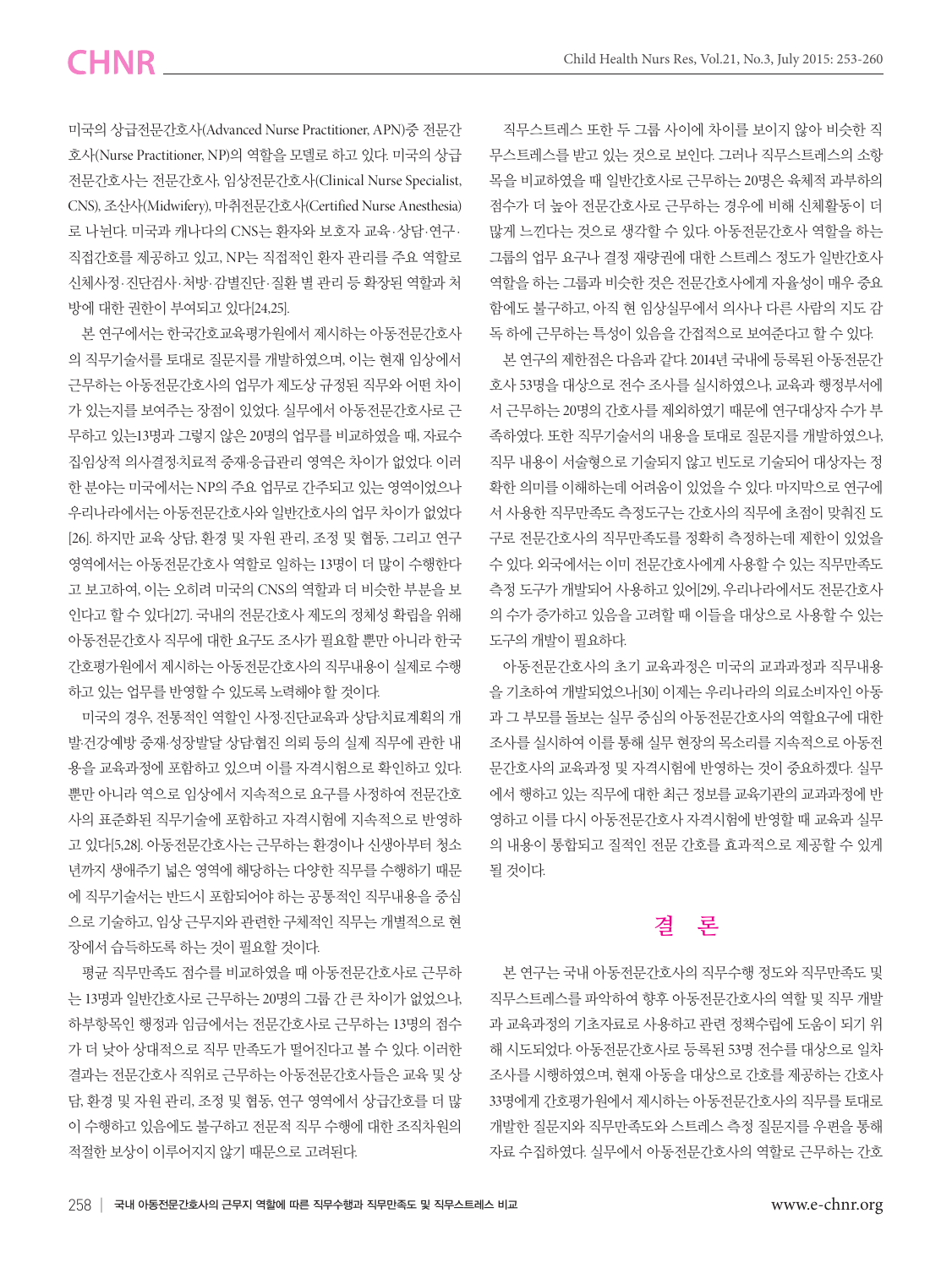사 13명이 교육 및 상담, 환경 및 자원 관리, 조정 및 협동, 그리고 연구 영역의 업무를 더 많이 수행하고 있었고, 임상의사결정, 치료적 중재, 응급관리의 영역에서는 차이가 없었다. 아동전문간호사로 근무하는 13명의 직무만족도는 5점 만도에 3.16점이었고, 행정과 임금의 하부항 목에서는 일반간호사보다 만족도가 낮았다. 직무스트레스의 하부항 목 중 육체적 과부하를 제외하고 아동전문간호사 역할과 일반간호사 역할 간에 차이가 없었다.

본 연구를 통해 현재 일하고 있는 아동전문간호사의 직무수행을 확 인 및 비교하였으며, 이를 토대로 직무기술서에 대한 현실적 상황의 반 영과 구체적 직무의 내용이 교육과정과 자격시험에도 반영되어야 함 을 제언한다. 임상에서의 국내 전문간호사의 직업군을 대상으로 사용 할 수 있는 직무만족도 측정 도구개발 연구가 필요하고, 델파이방법을 이용하여 전문가 집단으로부터 아동전문간호사의 역할 및 임상을 반 영한 실제적 직무에 대한 정보 수집이 필요할 것이다. 또한 아동전문간 호사의 의료서비스 대상자인 아동과 부모를 대상으로 아동전문간호 사의 역할에 대한 요구조사가 필요할 것이다.

### **Conflict of interest**

No potential conflict of interest relevant to this study was reported.

### **Acknowledgements**

This study was funded by the Mo-Im Kim Nursing Research Institute, Yonsei University.

### **References**

- 1. Korean Accreditation Board of Nursing Education. Child health APN job description [Internet]. Seoul: Korean Accreditation Board of Nursing Education; 2009 [cited 2015 May 5]. Available from: http://kabon. or.kr.
- 2. Jackson PL, Kennedy C, Sadler LS, Kenney KM, Lindeke LL, Sperhac AM, et al. Professional practice of pediatric nurse practitioners: Implications for education and training of PNPs. Journal of Pediatric Health Care. 2001;15(6):291-298. http://dx.doi.org/10.1067/mph.2001.115389
- 3. Korean Accreditation Board of Nursing Education. National cerification for APN standards [Internet]. Seoul: Korean Accreditation Board of Nursing Education; 2013 [cited 2015 May 5]. Available from: http:// kabon.or.kr.
- 4. Kwon NK. Analysis of role and scope of practice of pediatric nurse

practitioners in Korea [master's thesis]. Seoul: Yonsei University; 2013. p. 1-69.

- 5. Pulcini J, Jelic M, Gul R, Loke AY. An international survey on advanced practice nursing education, practice, and regulation. Journal of Nursing Scholarship. 2010;42(1):31-39. http://dx.doi.org/10.1111/ j.1547-5069.2009.01322.x
- 6. Schiestel C. Job satisfaction among Arizona adult nurse practitioners. Journal of the American Academy of Nurse Practitioners. 2007;19(1):30- 34. http://dx.doi.org/10.1111/j.1745-7599.2006.00187.x
- 7. Pasaron R. Nurse practitioner job satisfaction: Looking for successful outcomes. Journal of Clinical Nursing. 2013;22(17-18):2593-2604. http://dx.doi.org/10.1111/j.1365-2702.2012.04331.x
- 8. Dunaway LJ, Running A. Job satisfaction as self-care within a restrictive regulatory environment: Nevada's study. Journal of the American Academy of Nurse Practitioners. 2009;21(10):557-564. http://dx.doi. org/10.1111/j.1745-7599.2009.00446.x
- 9. Cousins R, Donnell C. Nurse prescribing in general practice: A qualitative study of job satisfaction and work-related stress. Family Practice. 2012;29(2):223-227. http://dx.doi.org/10.1093/fampra/cmr077
- 10. Kim SD. Job satisfaction and job performance of advanced practice nurses. Journal of the Korea Academia-Industrial Cooperation Society. 2013;14(2):6146-6154. http://dx.doi.org/10.5762/KAIS.2013.14.12.6146
- 11. Schiestel C. Job satisfaction among Arizona adult nurse practitioners. Journal of the American Academy of Nurse Practitioners. 2007;19(1):30- 34. http://dx.doi.org/10.1111/j.1745-7599.2006.00187.x
- 12. McDonald K, Rubarth LB, Miers LJ. Job satisfaction of neonatal intensive care nurses. Advanced Neonatal Care. 2012;12(4):E1-E8. http:// dx.doi.org/10.1097/ANC.0b013e3182624eb1
- 13. Doran D, Duffield C, Rizk P, Nahm S, Chu CH. A descriptive study of employment patterns and work environment outcomes of specialist nurses in Canada. Clinical Nurse Specialist. 2014;28(2):105-114. http:// dx.doi.org/10.1097/nur.0000000000000031
- 14. Stamps PL, Piedmont EB, Slavitt DB, Haase AM. Measurement of work satisfaction among health professionals. Medical Care. 1978;16(4):337- 352. http://dx.doi.org/10.1097/00005650-197804000-00006
- 15. Park HI, Park KM, Lee KH. The correlation between nursing professional values and job satisfaction depending on the types of visiting nurses' personality. Korean Journal of Occupational Health Nursing. 2012;21(2):77-86. http://dx.doi.org/10.5807/kjohn.2012.21.2.77
- 16. Karasek Jr RA. Job demands, job decision latitude, and mental strain: Implications for job redesign. Administrative Science Quarterly. 1979;